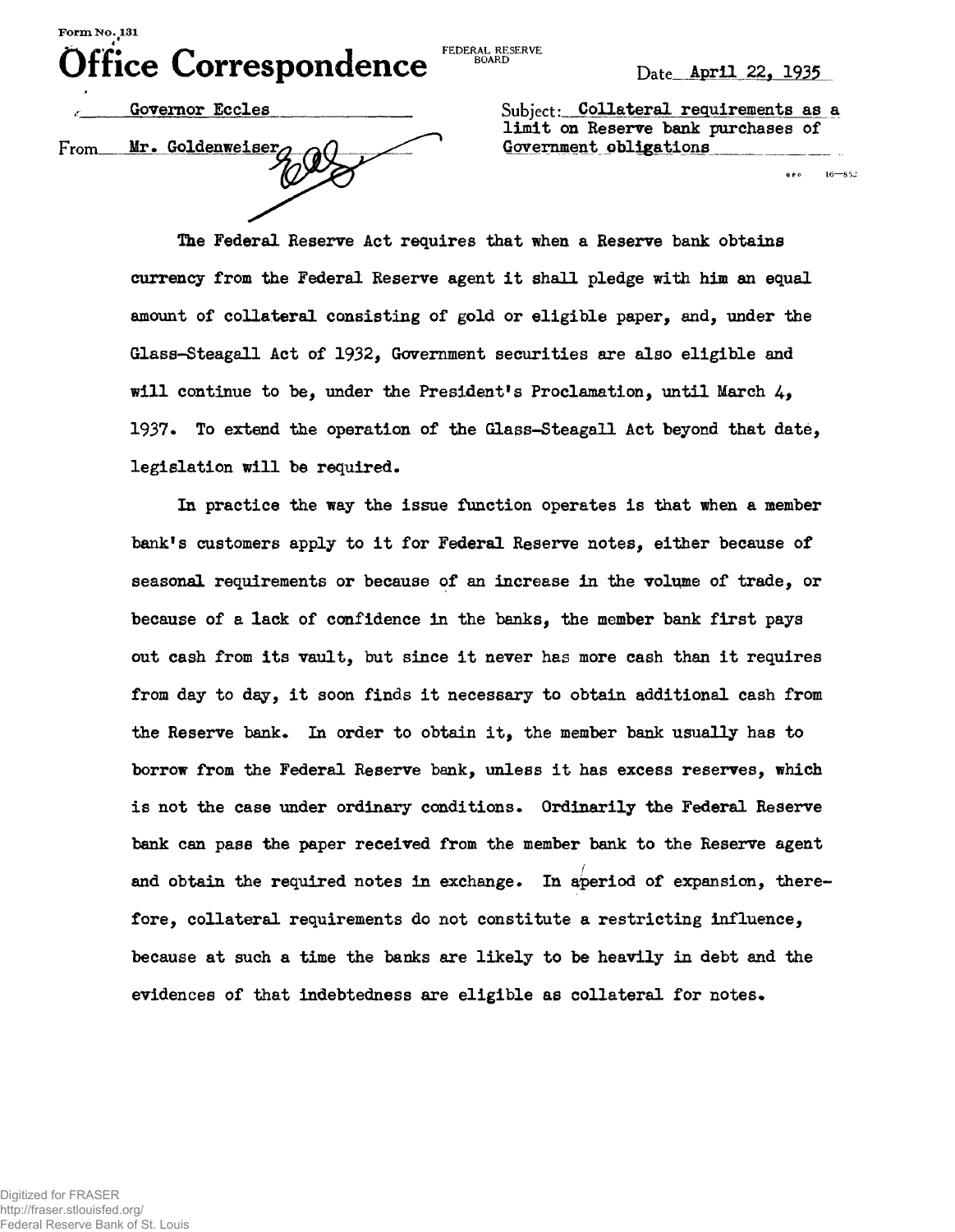It should be mentioned that eligible paper includes the member banks' collateral notes secured by Government obligations, so that it is not in any way directly related to tradej it is merely a matter of indebtedness of member banks. The times when collateral requirements become undesirable are when there is a depression and the Federal Reserve System wishes to meet currency demands without necessitating borrowing from the Reserve banks, since heavy indebtedness of banks exerts a deflationary influence. When banks are in debt they become reluctant to make new loans to their customers and, in fact, are inclined to contract credit by calling loans and selling investments.

This is what happened in 1932. There was a heavy demand for currency for hoarding and a heavy drain of gold from abroad. There were still large foreign balances in the United States that were subject to withdrawal in gold on demand. It was a period of terrible deflation and the Reserve banks had purchased up to #800,000,000 of Government securities in an effort to ease conditions. As a consequence, member bank indebtedness was small in relation to the volume of Federal Reserve notes outstanding and the amount of eligible paper available as collateral for notes was limited. The Reserve banks during that period had \$1,400,000,000 of reserves in excess of legal requirements. Eligible paper available for collateral, however, was smaller by about #1,000,000,000 than the amount necessary to cover the Federal Reserve notes outstanding. As a consequence, the Federal Reserve banks had to pledge with the Federal Reserve agent  $1,000,000,000$  of gold, over and above the 40 per cent required as reserves against the notes, and they had only  $400,000,000$  of so-called "free" gold.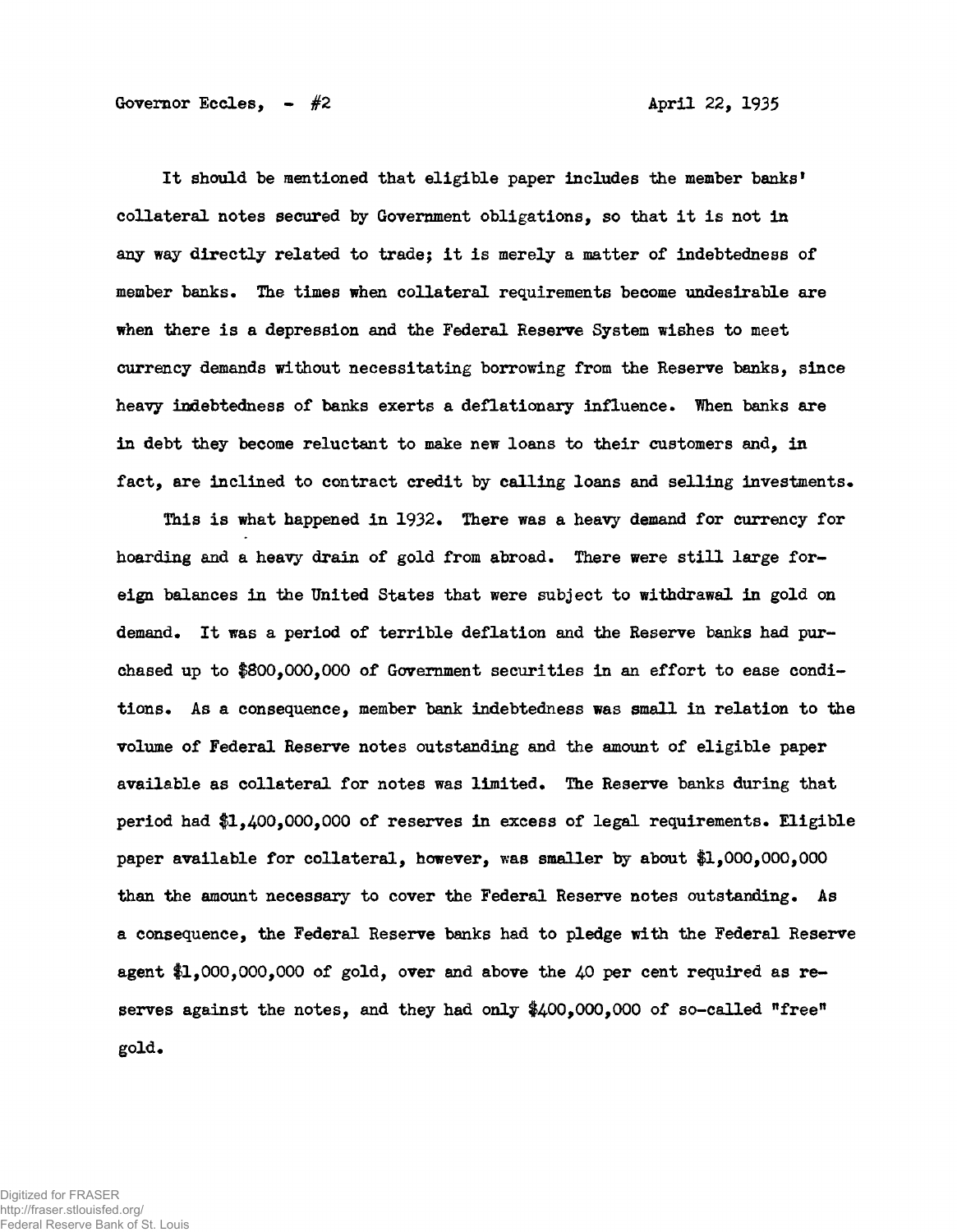The situation was, therefore, that the Federal Reserve banks had plenty of excess reserves but owing to shortage of collateral could nevertheless not pursue a policy of easing themarket and thus arresting deflation. If the banks had bought more Government securities, this would have resulted in an equivalent decrease of member bank indebtedness, in a further reduction of eligible paper, and, therefore, in the necessity of pledging more gold against Federal Reserve notes. The  $$400,000,000$  of free gold afforded only a very narrow margin and would have been used up in a short time. The Reserve banks were, therefore, in a position that made it necessary to meet any further outflow of gold or of currency by increasing member bank indebtedness and thus aggravating the deflationary process. It is from this condition that the Reserve banks and the country were saved through the passage of the Glass-Steagall Act, which permitted temporarily the use of United States Government obligations as collateral for Federal Reserve notes.

This is what is meant by the statement that collateral requirements limit the amount of Government securities that a Reserve bank may buy. It 11 mlts It limits them, furthermore, at the very time when the Reserve banks should pursue a policy of liberal purchases in the open market because of the existence of a deflationary situation. Collateral requirements, therefore, which add nothing to the safety of Federal Reserve notes, as has been explained in other connections, have a perverse influence on Federal Reserve policy. They do not in any way restrain credit expansion at a time when restraint might be desirable, but they do prevent an easing policy at a time when such a policy is necessary in the public interest.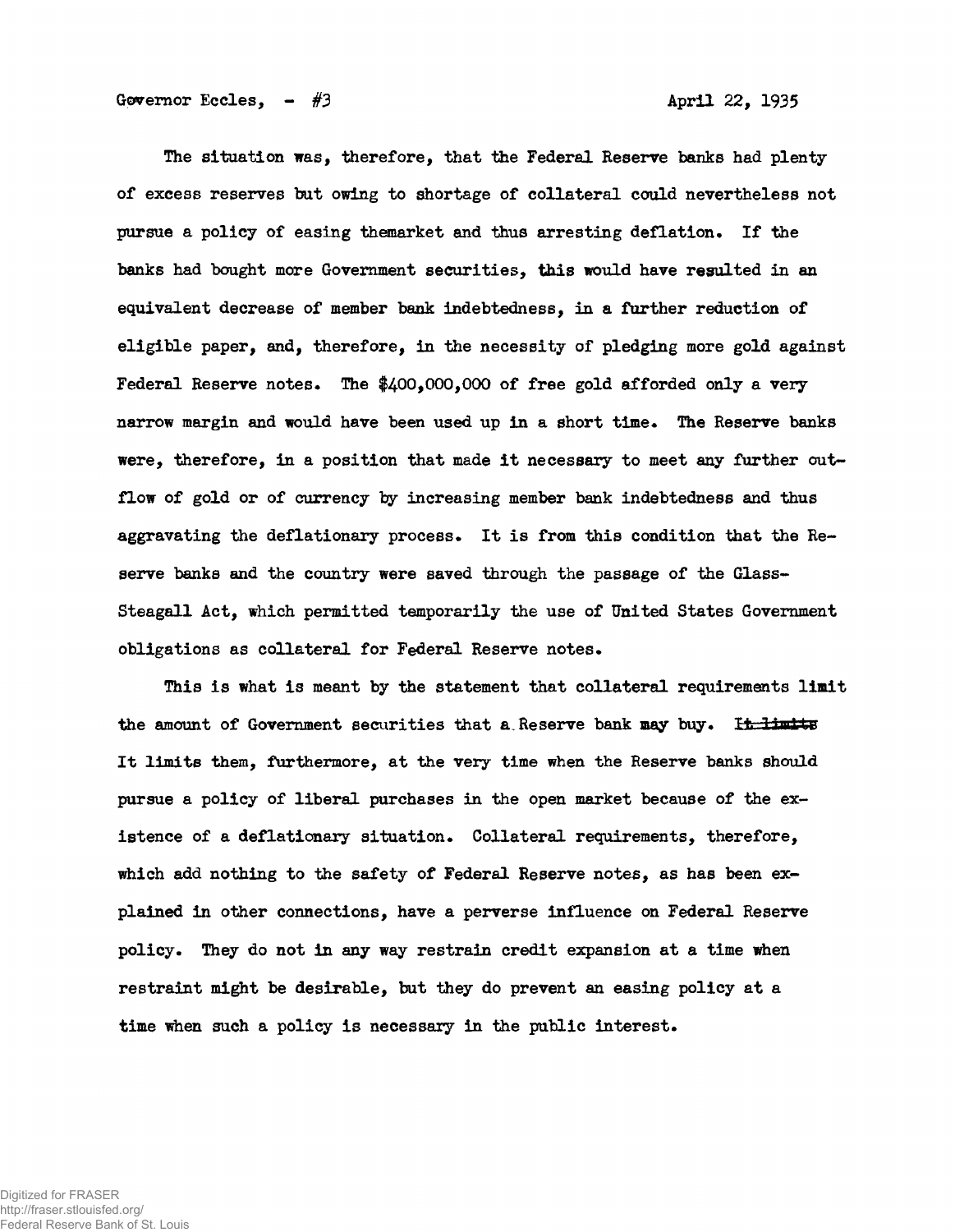Governor Eccles,  $-$  #4  $\overline{a}$  April 22, 1935

At the present time the Federal Reserve banks have total reserves of \$5,900,000,000 and excess reserves, allowing 40 percent against Federal Reserve notes and 35 percent against deposits, of  $2,900,000,000$ . In these circumstances they have enough gold to meet collateral requirements by the use of gold certificates even though there is practically no eligible paper. They can at present cover their entire note issue by gold certificates, and have enough reserves left for the 35 percent required against deposits, and over and above that have  $*700,000,000$  of "free" gold available for the purchase of Government securities or as a basis for expansion. On the basis of this  $$700,000,000$  the Reserve banks could buy about  $$2,000,000,000$  of Government securities so long as the deposits created by the purchases remained as balances with the Reserve banks. This is for the reason that only a  $35$  percent reserve is required against deposits. Consequently, at the present time, if the Reserve banks were not permitted to use United States Government obligations as collateral against Federal Reserve notes, they could purchase about #2,000,000,000 of additional United States Government obligations and meet the additional reserves necessitated by the creation of additional deposits by using the  $$700,000,000$  of "free" gold.

If, however, a demand for currency should develop and the Reserve banks were not permitted to use United States Government obligations as collateral, they would have to use the \$700,000,000 of "free" gold, dollar for dollar, to cover the Federal Reserve notes.

The situation at the present time, therefore, is that the Reserve banks, if they did not have authority to count Government securities as collateral, could buy #2,000,000,000 of additional Government securities, if there were no demand for additional currency, and could buy #700,000,000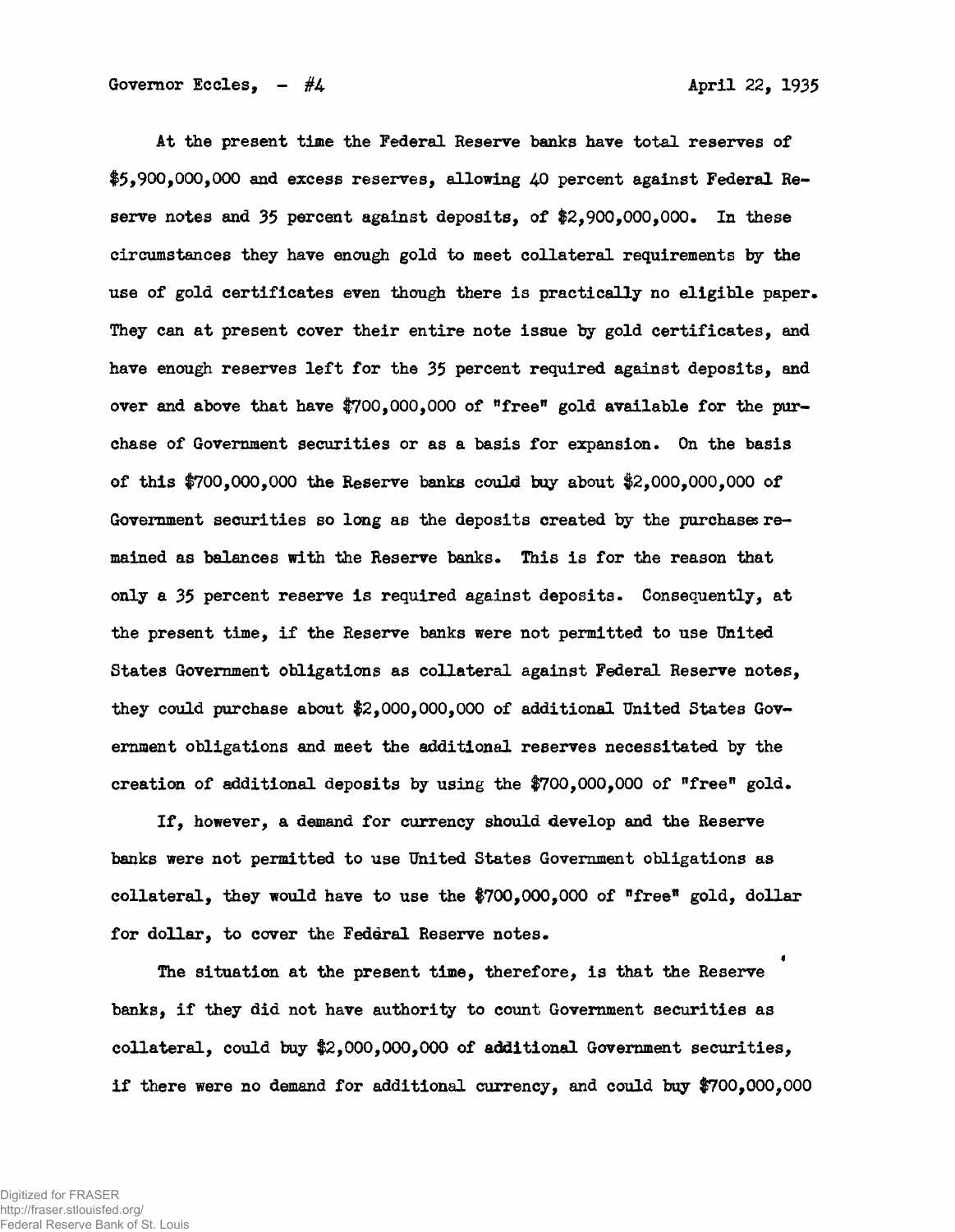of additional Government securities, if there were a demand for additional currency.

The Federal Advisory Council has recommended that under special conditions the Board could authorize the use of a billion dollars of Government securities as collateral on the payment of a  $3$  percent tax. This would add an additional billion dollars that the Reserve banks could buy in case there was a currency demand, but only upon payment of a penalty tax at the rate of \$30,000,000 a year, a larger amount that the System's entire expenditure in a year.

One of the illogical features of the proposal is that it would limit purchases of Government securities much more radically when there is a demand for currency than at a time when the demand is for deposits. This is entirely contrary to what should be, because, when inflation develops, it develops through the creation of deposits, while a currency demand comes much later. When the stage of currency demand has been reached, it is too late to exert a restraining influence, because at that time the Reserve banks must be in a condition to meet the member banks' demand for currency; otherwise the Reserve banks would be declared insolvent. A situation might also arise, at it did in 1932, when the Reserve banks would be confronted with the necessity of selling Government securities in order to put the banks into debt for the purpose of having that debt available as collateral, at a time when indebtedness of member banks might be highly undesirable.

This is a technical matter and fairly complicated in its actual operation. The significance of it, however, may be summarized very simply. Collateral requirements against Federal Reserve notes, which add nothing to the safety of